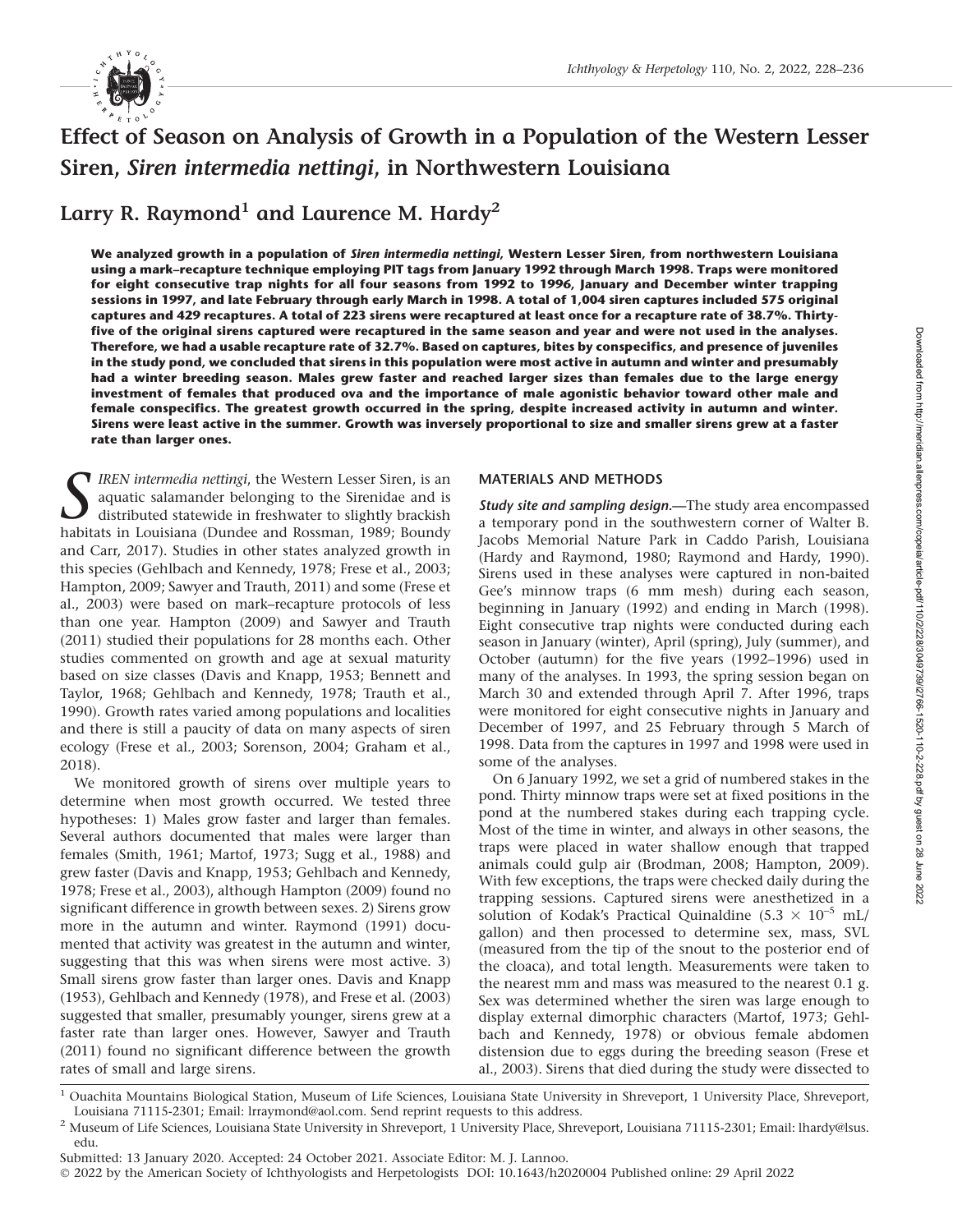

determine sex, preserved, and deposited in the collection of Louisiana State University in Shreveport (LSUS). In some cases, a siren too small to be sexed at the original capture was sexed at a later capture. The number of bite marks was counted on all individuals that displayed obvious bites. All sirens were marked with PIT tags injected into the abdominal cavity. Recaptures were confirmed with a Trovan LID500G Conventional RFID Reader. Captured animals were massed, measured, allowed to recover from anesthesia, and returned to the capture location with little disturbance. Six sirens captured on 13 October 1993 were kept in captivity while waiting for new PIT tags. They were tagged on 26 October 1993 and released the next day.

The LSUS Office of Sponsored Research and Technology Transfer approved this project which was conducted from 1 January 1992 to 31 March 1998.

Statistical analyses.—Biting was analyzed using the Kruskal Wallis Test in ProStat (version 3, Poly Software International, Pearl River, NY, USA) to determine whether there was a difference in the number of bites inflicted among the seasons. A non-parametric test was used due to the large differences observed in bites by season and the small number of individuals and bites per individual recorded during the summer. All other statistical analyses were performed using Vassarstats (Lowry, 2011), unless noted otherwise. The number of bites during the presumed winter reproductive season was compared between males and females using a ttest for independent samples. A basic correlation analysis was used to compare the number of bite marks with SVL.

The SVL data were used to determine size classes for known males and females separately using probability analyses as described by Harding (1949) and modified by Cassie (1954). The first capture of an individual for a given year was used for each of the years analyzed. These size classes were then compared to other studies that identified size classes.

Two-tailed t-tests were used to compare the means of mass, SVL, and total length between male and female captures for all years 1992–1998 combined. In all comparisons, the sample sizes were large enough that violation of the normality assumption should not have affected the tests of differences among group means (Snedecor and Cochran, 1989). We used the first capture measurement for each season if a siren was represented more than one time in the sample season of a year.

Fig. 1. First season capture SVL (mm) frequency ( $n = 881$ ) for all individuals of Siren intermedia over the seven years of the study (1992– 1998).

For each individual, daily growth in both mass and SVL was determined by subtracting the first measurements of mass and SVL for a season from the corresponding measurements in the first capture of the next season captured and dividing by the number of days between captures. Therefore, we compared growth in mass as g/day and SVL as mm/day among the groups tested. For some analyses, total growth in mm (SVL) based on the last capture of a recaptured individual (even if it was caught multiple times and displayed a higher SVL previously) was compared to the beginning SVL.

A one-way ANOVA was used to analyze growth in mass (g/ day) and SVL (mm/day) in males and females separately and together by year and by season. If a statistically significant difference was noted ( $P < 0.05$ ), a Tukey HSD test was used to determine which years and or seasons were statistically different. A correlation analysis was performed using the first capture of each year for all sirens to describe the relationship between SVL and mass. Growth in mass and SVL was regressed against beginning SVL to analyze influence of size on growth in males, females, and males and females combined. A three-way ANOVA was run in R (R Core Team, 2017) to compare growth in body mass and SVL separately for all years and seasons combined for both sexes.

Institutional abbreviations follow Sabaj (2020).

## RESULTS

A total of 1,004 sirens were captured from January 1992 through March 1998; 575 were original captures and 429 were recaptures. The 429 recaptures included 118 duplicate season and year recaptures. A total of 223 sirens were recaptured at least once for a recapture rate of 38.7%. Thirty-five of the original sirens captured were recaptured in the same season and year and were not used in the analyses. Therefore, we had a recapture rate of 32.7% that was used in the growth analyses. We used only the first recapture of a siren for each season in all analyses. The SVL frequency of all first captures for an individual over the seven years of the study ranged from 91–278 mm (Fig. 1).

Based on number of captures per trap day during each season (0.29, autumn; 0.192, winter; 0.117, spring; 0.028, summer), sirens were most active in autumn, followed by winter, then spring, and displayed the least activity in summer (Raymond, 1991).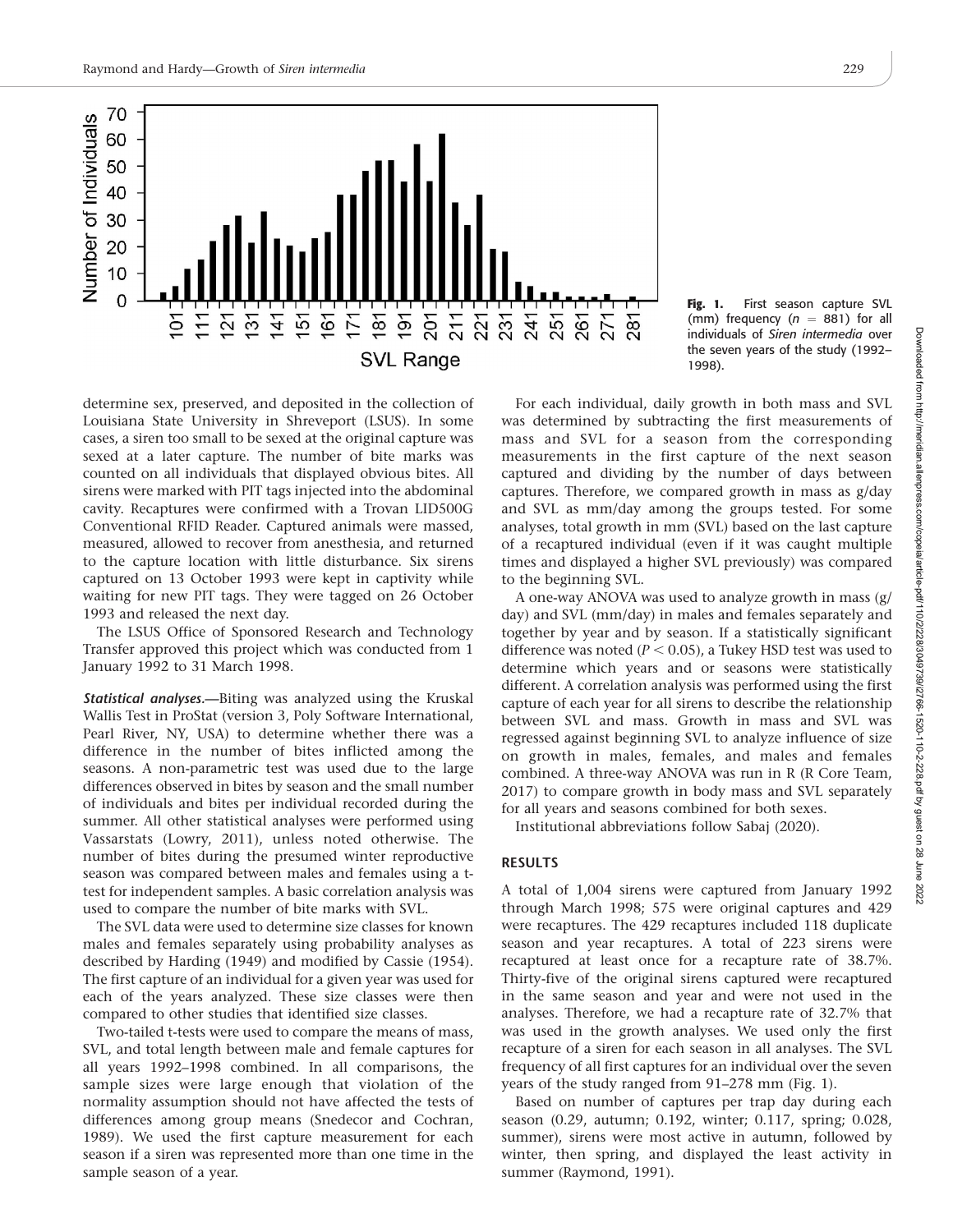| Male<br>Female                                                                         |          |          |
|----------------------------------------------------------------------------------------|----------|----------|
| $\overline{x}$ $\pm$ CI<br>Min-max<br>Min-max<br>$\overline{x}$ ± CI<br>n<br>n         |          |          |
| SVL<br>$200.7 \pm 3.8$<br>$180.2 \pm 3.0$<br>224<br>254<br>119–278<br>$96 - 231$       | $-8.12$  | < 0.0001 |
| Total length<br>254<br>$309.5 \pm 6.2$<br>225<br>179–429<br>$273.6 \pm 4.7$<br>144–364 | $-9.1$   | < 0.0001 |
| Mass<br>$38.8 \pm 1.8$<br>226<br>$10 - 188.6$<br>255<br>$60.6 \pm 3.5$<br>$5.1 - 90.9$ | $-11.08$ | < 0.0001 |

Table 1. Comparison of size of male and female Siren intermedia collected from 1992–1998. For each sex, the mean is followed by  $\pm$  confidence interval, sample size, and the range of variation expressed as minimum–maximum. The dataset used consisted of the first capture of each individually tagged siren during each year of the study.

The number of bite marks was recorded for all sirens captured. A Kruskal Wallis Test was used to compare the number of bite marks for each season (76, autumn; 1,010, winter; 313, spring; 6, summer) for males and females separately, and for males, females, and unknown sex sirens together. In all comparisons, there was a significant difference in the number of bite marks among seasons, and the number of bite marks in winter was greater than any of the other seasons. A total of 49 males captured in winter possessed 471 bite marks and 79 winter-captured females had 465 bites. A two-tailed t-test showed a significant difference in the total number of bites per individual between males and females ( $t_{126} = 3.35$ ,  $P = 0.001$ ). A basic correlation analysis of the number of bite marks per individual with SVL showed a significant positive correlation between the two  $(r^2)$  $= 0.1107$ , t<sub>230</sub>  $= 5.35$ ,  $P < 0.0001$ ).

Probability analyses produced seven size classes for both males and females, although the size ranges of classes differed between males and females. Individuals that could not be sexed accurately were not included in the size-class analyses. A total of 243 individuals for which the sex could not be reliably determined were classified as juveniles, and those individuals were not recaptured at a larger size to determine sex. The mean SVL of these individuals was 134.5 mm and the mean mass was 16 g; they were probably yearlings.

The first capture of an individual in each trapping session, 1992–1998, was used to compare sexual dimorphism in size between males and females. Males were larger than females in SVL, total length, and mass (Table 1).

We collected a series (LSUS 9237) of 13 juvenile sirens by dip netting on 13 May 2005. The mean SVL of these individuals was 21.4 mm ( $n = 13$ ) and the mean total length was 29.1 mm  $(n = 10)$ .

Males showed a significant difference (between years 1993 and 1994;  $F_4 = 5.47$ ,  $P = 0.0005$ ) in growth in mass over the five years (1992–1996) analyzed. Males also showed a significant difference among the four seasons ( $F_3 = 4.25$ , P  $= 0.0071$ , Table 2). Significant differences occurred between winter and summer ( $P < 0.01$ ), spring and summer ( $P <$ 0.01), and summer and autumn ( $P < 0.05$ ). Male growth in SVL was significantly different among years ( $F_4 = 11.23$ ,  $P <$ 0.0001). Differences occurred between 1992 and 1995 ( $P <$ 0.05), 1993 and 1994 ( $P < 0.01$ ), 1994 and 1995 ( $P < 0.01$ ), and 1994 and 1996 ( $P < 0.01$ ). Male growth in SVL was also significantly different among seasons ( $F_3 = 4.58$ ,  $P = 0.0047$ , Table 2). Differences occurred between winter and summer (P  $<$  0.01) and summer and autumn ( $P < 0.01$ ).

Females showed a significant difference ( $F_4 = 3.98$ ,  $P =$ 0.0043) in growth in mass over the five years analyzed. The difference occurred between 1994 and 1995 ( $P < 0.05$ ). Female growth in mass by season also showed a significant

Table 2. MMpd = Siren intermedia growth in mass, calculated as increase in g per day, of males over the four seasons. Significant differences in growth occurred between winter and summer, spring and summer, and summer and autumn.  $F_3 = 4.25$ ;  $P = 0.0071$ . MSpd = Growth in SVL, calculated as increase in mm per day, of males over the four seasons. Significant differences in growth occurred between winter and summer and summer and autumn.  $F_3 = 4.58$ ;  $P = 0.0047$ . FMpd = Growth in mass, calculated as increase in grams per day, of females over the four seasons. Significant differences in growth occurred between winter and spring, winter and summer, winter and autumn, spring and summer, and summer and autumn.  $F_3$  =20.98; P < 0.0001. FSpd = Growth in SVL, calculated as increase in mm per day, of females over the four seasons. Significant differences in growth occurred between winter and spring, winter and summer, winter and autumn, spring and summer, and summer and autumn.  $F_3 = 17.4$ ; P  $<$  0.0001. MFMpd  $=$  Growth in mass, calculated as increase in g per day, of males and females combined over the four seasons. Significant differences in growth occurred between winter and spring, winter and summer, spring and summer, and summer and autumn.  $F_3$  =17.51; P < 0.0001. MFSpd = Growth in SVL, calculated as increase in mm per day, of males and females combined over the four seasons. Significant differences in growth occurred between winter and spring, winter and summer, spring and summer, and summer and autumn.  $F_3 = 17.55$ ;  $P < 0.0001$ .

|       | Season                  | Winter             | <b>Spring</b>     | Summer            | Autumn            |
|-------|-------------------------|--------------------|-------------------|-------------------|-------------------|
| MMpd  | $\overline{x}$ $\pm$ SD | $0.079 \pm 0.047$  | $0.075 \pm 0.093$ | $0.171 \pm 0.138$ | $0.103 \pm 0.066$ |
|       |                         | 26                 | 18                | 10                | 56                |
| MSpd  | $\overline{x}$ $\pm$ SD | $0.090 \pm 0.075$  | $0.138 \pm 0.109$ | $0.199 \pm 0.150$ | $0.104 \pm 0.068$ |
|       |                         | 26                 | 18                | 10                | 56                |
| FMpd  | $\overline{x}$ $\pm$ SD | $-0.007 \pm 0.051$ | $0.037 \pm 0.054$ | $0.104 \pm 0.050$ | $0.052 \pm 0.040$ |
|       |                         | 46                 | 21                |                   | /5                |
| FSpd  | $\overline{x}$ $\pm$ SD | $0.019 \pm 0.058$  | $0.078 \pm 0.077$ | $0.161 \pm 0.088$ | $0.078 \pm 0.046$ |
|       |                         | 45                 |                   | h                 | 75                |
| MFMpd | $\overline{x}$ $\pm$ SD | $0.024 \pm 0.064$  | $0.055 \pm 0.076$ | $0.146 \pm 0.115$ | $0.074 \pm 0.059$ |
|       |                         |                    | 39                | 16                | 131               |
| MFSpd | $\overline{x}$ $\pm$ SD | $0.045 \pm 0.073$  | $0.105 \pm 0.097$ | $0.185 \pm 0.128$ | $0.089 \pm 0.057$ |
|       |                         |                    | 39                | 16                | 131               |
|       |                         |                    |                   |                   |                   |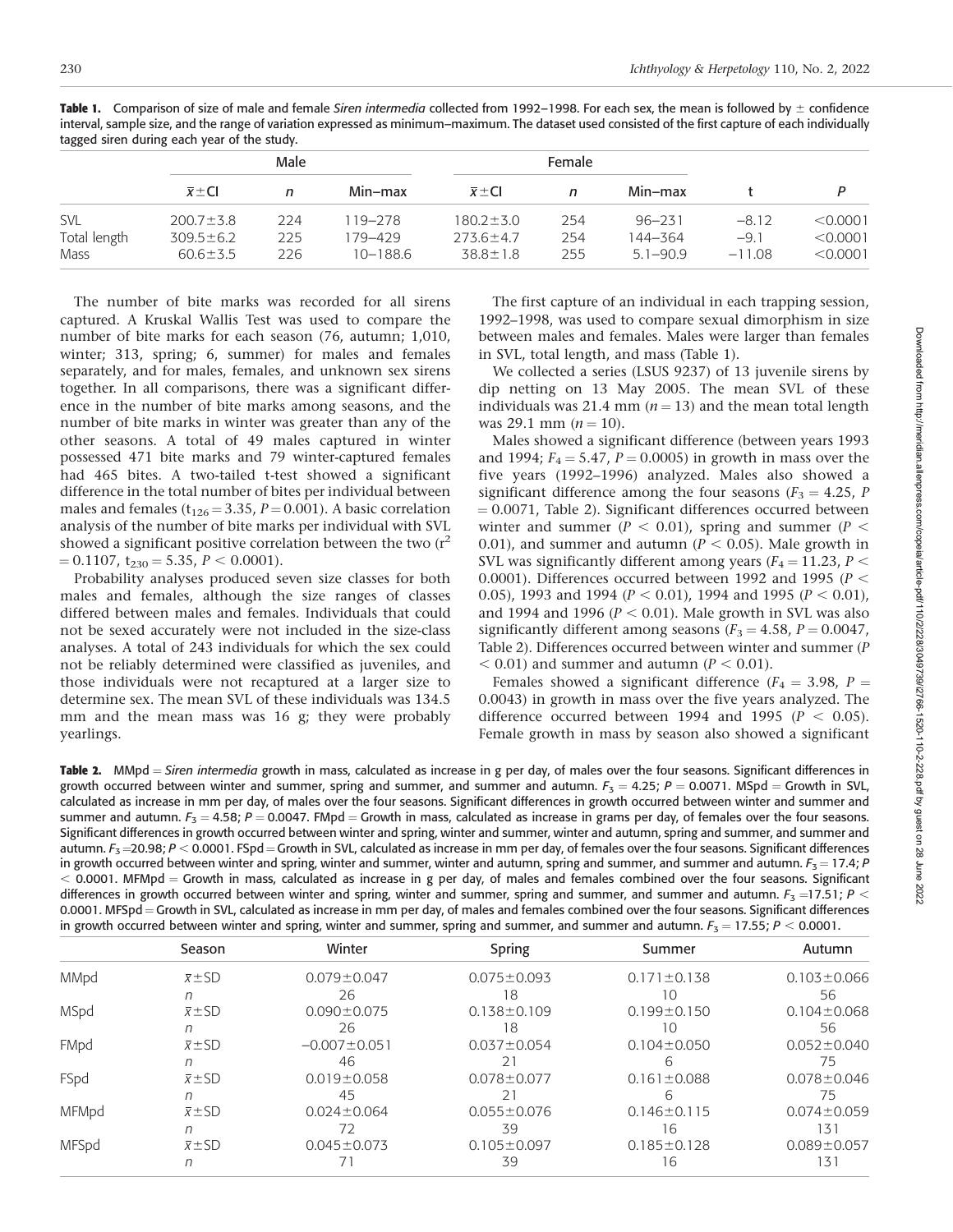|                  | Degrees of |                |             |         |                        |
|------------------|------------|----------------|-------------|---------|------------------------|
|                  | freedom    | Sum of squares | Mean square | F value | $P \left( > F \right)$ |
| Year             | 4          | 0.1947         | 0.04867     | 15.400  | 3.88e-11***            |
| Sex              |            | 0.2220         | 0.22197     | 70.230  | $5.94e-15***$          |
| Season           |            | 0.1778         | 0.05925     | 18.747  | 7.02e-11***            |
| Year:Sex         | 4          | 0.0086         | 0.00215     | 0.680   | 0.6062                 |
| Year:Season      | 10         | 0.0350         | 0.00350     | 1.108   | 0.3574                 |
| Sex:Season       |            | 0.0211         | 0.00704     | 2.227   | 0.0859                 |
| Year:Sex:Season  | 9          | 0.0354         | 0.00393     | 1.244   | 0.2695                 |
| <b>Residuals</b> | 223        | 0.7048         | 0.00316     |         |                        |

Table 3. Interaction of year, season, and sex on Siren intermedia growth in mass, calculated as an increase in g per day, for sirens captured 1992– 1996. Significance codes: \*\*\* =  $0.001$ ; \*\* =  $0.01$ ; \* =  $0.05$ .

difference ( $F_3 = 20.98$ ,  $P < 0.0001$ , Table 2). Differences occurred between winter and spring ( $P < 0.05$ ), winter and summer ( $P < 0.01$ ), winter and autumn ( $P < 0.01$ ), spring and summer ( $P < 0.01$ ), and summer and autumn ( $P < 0.01$ ). Female growth in SVL was significantly different among years ( $F_4$  = 3.75, P = 0.0062). The difference occurred between 1994 and 1995 ( $P < 0.01$ ). Female growth in SVL was also significantly different among seasons ( $F_3 = 17.4$ ,  $P < 0.0001$ , Table 2). Differences occurred between winter and spring (P  $<$  0.05), winter and summer ( $P$   $<$  0.01), winter and autumn  $(P < 0.05)$ , spring and summer  $(P < 0.01)$ , and summer and autumn ( $P < 0.01$ ).

Combining growth in mass for males and females showed a significant difference among years ( $F_4 = 10.22$ ,  $P < 0.0001$ ). Differences occurred between 1993 and 1994 ( $P < 0.01$ ), 1994 and 1995 ( $P < 0.01$ ), and 1994 and 1996 ( $P < 0.05$ ). Growth in mass for males and females combined by season was also significantly different ( $F_3 = 17.51$ ,  $P < 0.0001$ , Table 2). Differences occurred between winter and summer ( $P <$ 0.01), winter and autumn ( $P < 0.01$ ), spring and summer (P  $<$  0.01), and summer and autumn ( $P$   $<$  0.01). Growth in SVL for both males and females combined was significantly different among years ( $F_4 = 15.4$ ,  $P < 0.0001$ ). Differences occurred between 1992 and 1995 ( $P < 0.01$ ), 1993 and 1994  $(P < 0.01)$ , 1994 and 1995  $(P < 0.01)$ , and 1994 and 1996  $(P$  $<$  0.01). Growth in SVL for both males and females combined differed among seasons ( $F_3 = 17.55$ ,  $P < 0.0001$ , Table 2). Differences occurred between winter and spring (P



Fig. 2. Graph of interaction among years, seasons, and sex on growth in mass of Siren intermedia as calculated by increase in g per day. See Table 3 for statistics.

 $<$  0.01), winter and summer ( $P$   $<$  0.01), spring and summer  $(P < 0.01)$ , and summer and autumn  $(P < 0.01)$ .

Males grew significantly more than females in both mass and SVL. Males grew  $0.096\pm0.016$  ( $\overline{x}$ ±95% confidence interval [CI], range:  $-0.061-0.411$ ,  $n = 111$ ) g per day compared to females' growth of  $0.030\pm0.001$  (range:  $-0.275-0.147$ ,  $n=156$ ;  $t_{187} = -6.84$ ,  $P < 0.0001$ ) g per day. Males also grew significantly more than females in SVL. Males grew 0.112 $\pm$ 0.018 (range: -0.043-0.448,  $n = 108$ ) mm per day compared to females' growth of  $0.061\pm0.011$  (range:  $-0.083-$ 0.256,  $n = 155$ ;  $t_{183} = -4.95$ ,  $P < 0.0001$ ) mm per day. Both males and females showed a negative correlation between growth in mass (g/day) and SVL (mm/day) plotted against beginning SVL when analyzed separately and together.

Our data appeared to show that sirens grew the least in winter when they were most active. Therefore, we analyzed growth in SVL and mass for males and females that were captured in the winter of a year and recaptured in the following spring. Eleven males, excluding three juveniles  $(SVL < 180$  mm, Martof, 1973), met this criterion and showed a mean growth in SVL of 0.036 mm per day and in mass of 0.079 g per day. Fourteen females also met this criterion and showed a mean SVL loss of –0.021 mm per day and a mean mass loss of –0.50 g per day. Compared to beginning SVL, growth in SVL showed a stronger relationship (males,  $r^2 = 0.4141$ ,  $t_{109} = -8.78$ ,  $P < 0.0001$ ; females,  $r^2$  $\mu = 0.399$ , t<sub>154</sub> = -10.11,  $P < 0.0001$ ; males and females,  $r^2 =$ 0.3045,  $t_{265} = -10.77$ ,  $P < 0.0001$ ) than growth in mass (males,  $r^2 = 0.1224$ ,  $t_{109} = -3.9$ ,  $P = 0.0002$ ; females,  $r^2 =$ 0.1573,  $t_{154} = -5.36$ ,  $P < 0.0001$ ; males and females,  $r^2 =$ 0.0796,  $t_{265} = -4.79$ ,  $P < 0.0001$ ). An analysis of growth in total SVL compared to beginning SVL showed a strong correlation in both males and females (males,  $r^2$  = 0.6773, t<sub>72</sub>  $=-12.29, P < 0.0001$ ; females,  $r^2 = 0.6783, t_{79} = -12.91, P <$ 0.0001).

An analysis of the correlation between SVL and mass for the first capture of each siren in each year showed a significant positive relationship ( $r^2 = 0.875$ ,  $t_{771} = 73.32$ , P  $< 0.0001$ ).

The effects of year, season, and sex on growth in mass and SVL were analyzed together in a three-way ANOVA to test for interactions among the three factors. Significant differences in growth in mass occurred among years, between the sexes, and among the seasons. No significant interactions occurred between year and sex, year and season, sex and season, or year, sex, and season (Table 3, Fig. 2). Similarly, growth in SVL showed significant differences in growth among years, between the sexes, and among seasons, but the only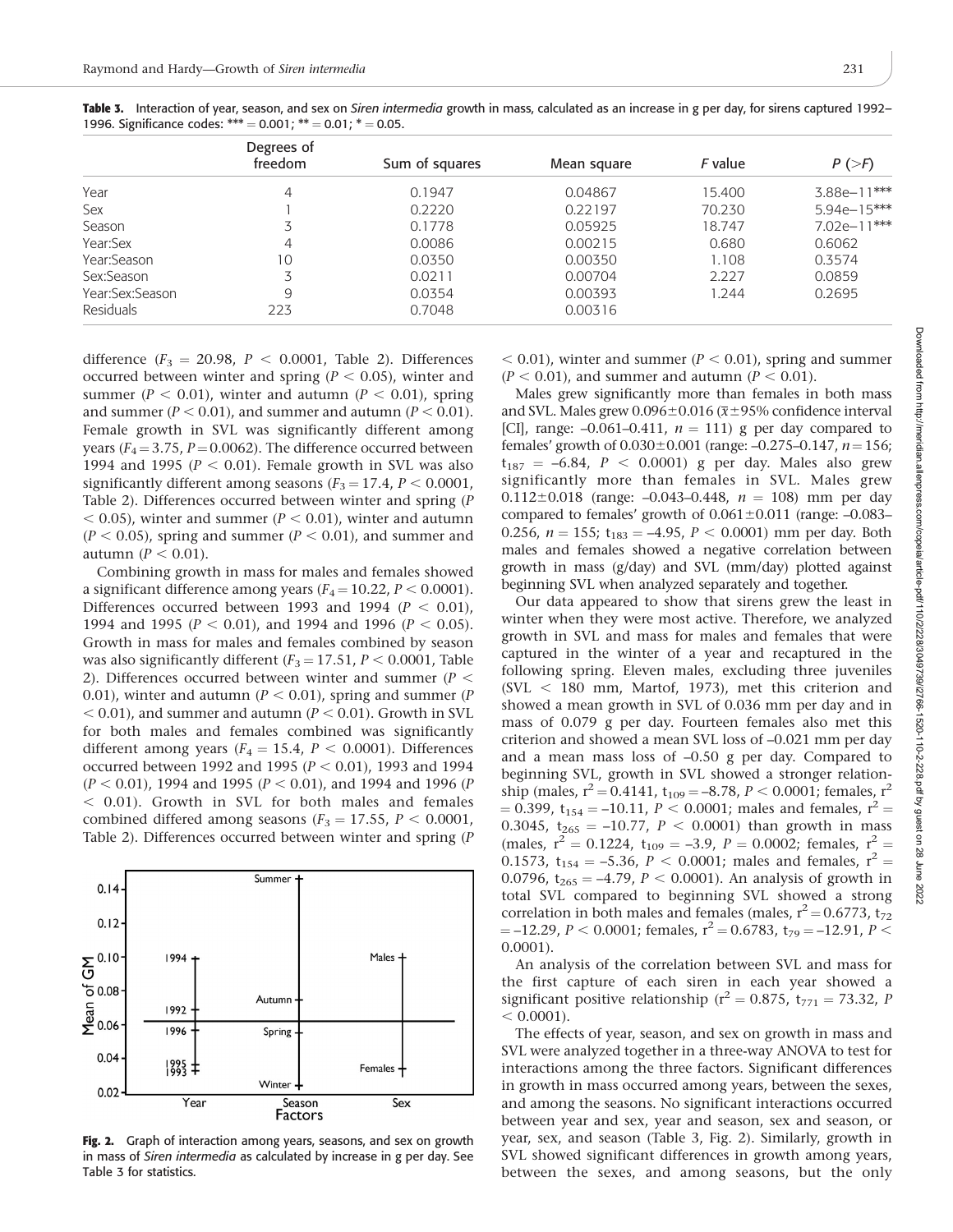|                  | Degrees of<br>freedom | Sum of squares | Mean square | F value | $P \left( > F \right)$ |
|------------------|-----------------------|----------------|-------------|---------|------------------------|
| Year             | $\overline{4}$        | 0.3361         | 0.08402     | 20.653  | $1.71e-14***$          |
| Sex              |                       | 0.1090         | 0.10904     | 26.803  | 5.02e-07***            |
| Season           | 3                     | 0.1850         | 0.06167     | 15.159  | 5.18e-09***            |
| Year:Sex         | 4                     | 0.0381         | 0.00952     | 2.339   | 0.05615                |
| Year:Season      | 10                    | 0.0387         | 0.00387     | 0.952   | 0.48617                |
| Sex:Season       |                       | 0.0496         | 0.01654     | 4.066   | $0.00773**$            |
| Year:Sex:Season  | 9                     | 0.0356         | 0.00395     | 0.971   | 0.46490                |
| <b>Residuals</b> | 223                   | 0.9072         | 0.00407     |         |                        |

Table 4. Interaction of year, season, and sex on Siren intermedia growth in SVL, calculated as an increase in mm per day, for sirens captured 1992– 1996. Significance codes: \*\*\* =  $0.001$ ; \*\* =  $0.01$ ; \* =  $0.05$ .

significant interaction occurred between sex and season (Table 4, Fig. 3).

### **DISCUSSION**

Seasonal activity.-These results confirmed the earlier findings of Raymond (1991) that sirens were more active in autumn and winter based on captures. The increased activity during these seasons is presumably related to courtship and winter reproduction in this population. Reinhard et al. (2013) reported courtship and egg laying in winter under captive conditions for this species.

Another indicator of reproductive activity was the presence of bite marks on individual sirens. Godley (1983) reported bite marks on female S. intermedia in Florida and suggested that the bites were inflicted by courting adult males and that biting was a vigorous and important component of courtship. Raymond (1991) observed bite marks on both males and females in December, January, and March. Fauth and Resetarits (1999) analyzed biting in this species in natural populations and experimental enclosures. They concluded that biting was a male-biased agonistic behavior observed in male–female and male–male encounters. They further concluded that although bites were more prevalent in the breeding season, they also occurred in the nonbreeding season. Hampton (2009) showed that the number of captured individuals with bites was significantly correlated with the number of gravid females, implying a relationship



Fig. 3. Graph of interaction among years, seasons, and sex on growth in SVL of Siren intermedia as calculated by increase in mm per day. See Table 4 for statistics.

to reproductive behavior. He showed the greatest number of bite marks on males and females in winter and early spring. Reinhard et al. (2013) documented defense of nest sites through biting by males under captive conditions. They also documented males biting females on the flanks during courtship. Our study showed a significant positive correlation between the number of bite marks and SVL.

The smallest individual with bite marks recorded by Fauth and Resetarits (1999) was 128 mm SVL. The smallest individual with bite marks in our population was 116 mm SVL. We recorded one bite mark on sirens that measured 116, 122, 123, 125, 127, 130, 131, 134, and 141 mm SVL. A siren that measured 132 mm SVL had two bite marks and one that measured 146 mm had three bite marks. We concluded that the smaller, presumed sexually immature, individuals with bite marks were bitten by territorial males and not involved in courtship activities.

Most of the sirens with bite marks were captured in the winter season. Also, the number of bite marks was greater in the winter and greater in males than females. Although bite marks were observed in the other seasons, they were much reduced, especially in the summer. A careful examination of the recapture data on several individuals confirmed that most of the biting occurred in winter. For example, male #15B42F was captured on 13 January 1994 and had eight bite marks. This individual was captured two days later and possessed 14 bite marks. Male #4F0193 was captured on 11 January 1995 and had 20 bite marks. This individual was recaptured two days later and possessed 30 bite marks. Female #1C3A37 was captured on 13 January 1994 and had three bite marks. She was recaptured three days later and possessed ten bite marks.

It appeared that the bite marks inflicted in winter persisted into the spring. For example, male #15B9E9 was captured on 12 January 1995 and had 20 bite marks. This individual was captured again on 18 April 1995 and possessed 30 bite marks. Male #4D0176 was captured on 14 January 1996 and had ten bite marks. This individual was recaptured on 15 April 1996 and possessed ten bite marks, presumably the same ones inflicted in the winter season. Male #4D08BF was captured on 11 January 1995 and had 15 bite marks. This individual was recaptured on 20 April 1995 and possessed 17 bite marks. These observations confirmed previous studies that concluded that males engaged in biting other males to establish territories and bit females as a component of courtship, primarily during the winter season (Godley, 1983; Fauth and Resetarits, 1999; Reinhard et al., 2013).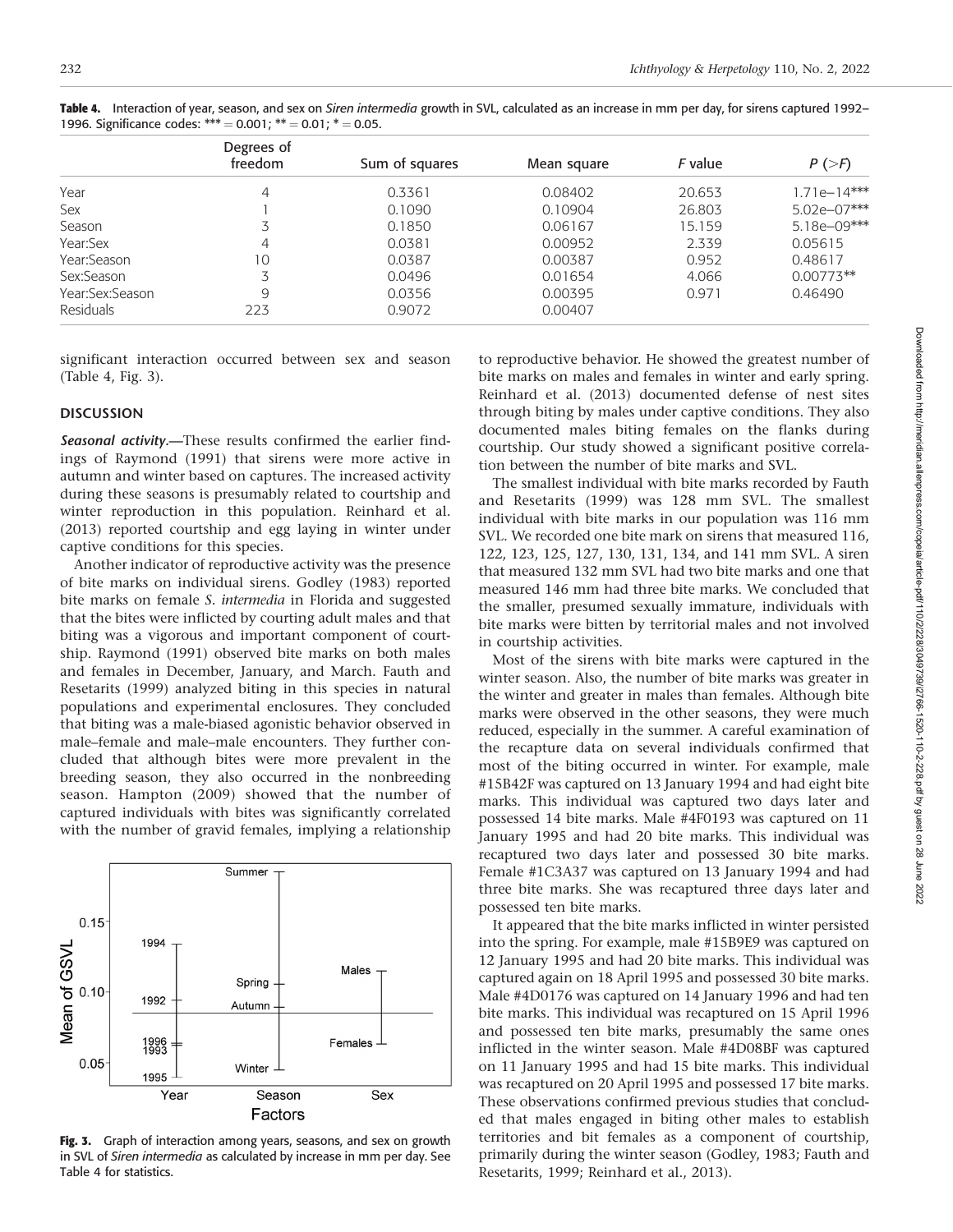Size classes.—Male sirens were significantly larger than females in SVL, total length, and mass (Table 1). Males also grew significantly more in mass and SVL than females. Due to this size and growth difference between the sexes, we analyzed size classes separately for males and females.

Bennett and Taylor (1968) collected and preserved 25 sirens from a lake in Oklahoma. They identified four size classes based on SVL (70–120 mm,  $\bar{x} = 86$  mm; 125–152 mm,  $\bar{x}$  = 137 mm; 183–204 mm,  $\bar{x}$  = 193 mm; and 239–286 mm,  $\bar{x}$  $= 261$  mm). Gehlbach and Kennedy (1978) also identified four size classes as determined by probability analysis based on weight (1–20 g, hatchlings; 20–50 g, yearlings; 50–70 g, 2 to 3-year-olds; and 70–160  $g<sub>i</sub> > 3$  years old). Brodman (2008) divided a northern population of S. *i. nettingi* into three size classes based on total length: juveniles (13–18 cm); intermediate-sized (19–22 cm, less than 6% of population), and adults (23–43 cm). Davis and Knapp (1953) and Trauth et al. (1990) indicated that female sirens reached sexual maturity and reproduced during their second year. All female sirens measuring 150 mm or less in SVL were sexually immature in the Oklahoma population (Davis and Knapp, 1953) and considered immature in an eastern Texas population (Hampton, 2009), where the smallest, visibly gravid, female measured 151 mm SVL. The smallest female siren that possessed yolked ovarian follicles was 165 mm in the Texas population studied by Gehlbach and Kennedy (1978).

The smallest gravid female we identified measured 149 mm in SVL, consistent with the size at sexual maturity reported in other populations. Males are considered sexually mature at SVL of 180 mm (Martof, 1973). Presumed yearlings in our population had a mean SVL of 134.5 mm and a mean weight of 16.0 g ( $n = 243$ ). Our first two size classes probably represented older yearlings that were sexually immature with size class three representing sexually mature two-year-olds (Martof, 1973). Size class three males averaged  $179.4\pm3.8$ mm SVL ( $\bar{x}$ ±SD, range 173–185, n = 18) and females averaged 144.8 $\pm$ 3.5 mm (range 139–149,  $n = 8$ ). Size class five represented the largest sample size for both sexes (males, 211.0±7.2 mm, range 201-225,  $n = 91$ ; females, 176.3±5.4 mm, range 166–185,  $n = 92$ ). The largest male size class was 266.2 $\pm$ 7.6 mm (range 256–278,  $n = 6$ ) and the largest female size class was  $219.5 \pm 5.4$  mm (range 211–231,  $n = 20$ ).

Males grew faster and reached larger sizes than females, and their size classes would not be expected to be the same as females. Our seven size classes did not represent actual age classes, but probably represented differences in seasonal growth of sirens as shown in the results. For example, our siren female (#145EF1) was first captured on 8 April 1994 (127 mm SVL). This put her in our second female size class, but still too small to be sexually mature  $(< 2$  years old). She was recaptured on 10 October 1995 (188 mm SVL), 550 days later, putting her into our female size class 6. She was subsequently recaptured on 21 October 1996 (196 mm SVL), 377 days later; 13 January 1997 (204 mm SVL), 84 days later; 3 December 1997 (217 mm SVL), 324 days later; and 5 March 1998 (214 mm SVL), 92 days later. Based on these captures, this female was at least five years old at her last capture. She showed growth of 0.111 mm/day, 0.021 mm/day, 0.095 mm/ day, 0.04 mm/day, and –0.033 mm/day. The decrease in size from the December 1997 capture to the March 1998 capture may be related to the winter breeding season in this population. Although the decrease in SVL could be attributed to measurement error, it is plausible that the decrease was due to the energetic stress involved in laying a large clutch of eggs (Bendik and Gluesenkamp, 2013).

Male siren (#DEDA0) was first captured on 16 July 1994 (143 mm SVL) putting him in size class one. He was recaptured on 11 October 1994 (155 mm SVL), 87 days later, placing him in size class two. Subsequent recaptures occurred on 13 October 1995 (188 mm SVL), 367 days later; 12 January 1996 (199 mm SVL), 91 days later; and 15 April 1996 (202 mm SVL), 94 days later. This male was at least three years old and showed growth of 0.138 mm/day, 0.09 mm/ day, 0.121 mm/day, and 0.032 mm/day. Another male (#1C453F) was first captured on 11 October 1992 (186 mm SVL). This puts him in our size class four, and he was probably at least two years old. He was recaptured on 5 April 1993 (212 mm SVL, a growth of 0.148 mm/day), 7 October 1993 (242 mm SVL, a growth of 0.162 mm/day), and 9 October 1994 (270 mm SVL, a growth of 0.076 mm/day). This individual was at least four years old.

Growth.—Our study provided further support for other studies that documented that males are larger than females (our Table 1; Sugg et al., 1988) and that males grow faster than females (Davis and Knapp, 1953; Gehlbach and Kennedy, 1978; Frese et al., 2003). The largest male we processed (#215B7A) was trapped on 11 April 1992, and measured 278 mm SVL, 429 mm total length, and had a mass of 188.6 g. This individual was not recaptured. Our largest female (#159541) was trapped on 10 October 1995, and measured 231 mm SVL, 364 mm total length, and had a mass of 77.7 g. This female siren was not recaptured. A female with an even greater mass was trapped on 27 February 1998. She measured 225 mm SVL, 355 mm total length, and had a mass of 90.9 g, less than half the mass of our largest male.

Shine (1979) attributed larger size in amphibian males to the importance of male combat to reproductive success for some species. Since females were the same size or larger than males in most amphibian species, he determined that species with larger males were more likely to engage in physical combat. Reinhard et al. (2013) speculated that since males are involved in parental care, large size is an advantage in defense of territories and clutches against predators and might be advantageous in direct combat. This idea is supported by the population of sirens studied by Frese et al. (2003) and comments made by Godley (1983). As demonstrated by Fauth and Resetarits (1999), biting in sirens was an important component of male–male encounters. Our study confirmed the importance of male combat based on bite marks inflicted by conspecifics.

Hampton (2009) reported no significant difference in growth between males and females. He attributed the smaller body sizes and slower growth rates (0.022 mm/day in total length) of his study population to its relative isolation as an ''island'' population. This may have led to fewer available resources or reduced genetic variation. Our study pond was occasionally inundated by flood waters from a nearby creek and was occupied by a relatively diverse fish fauna in addition to amphibian and reptile populations (Snodgrass et al., 1999).

Male sirens showed a significant difference in growth in mass and SVL among years and seasons. Annual differences in growth may be related to weather and variation in average temperature and precipitation from year to year. Annual activity based on captures fluctuated seasonally over our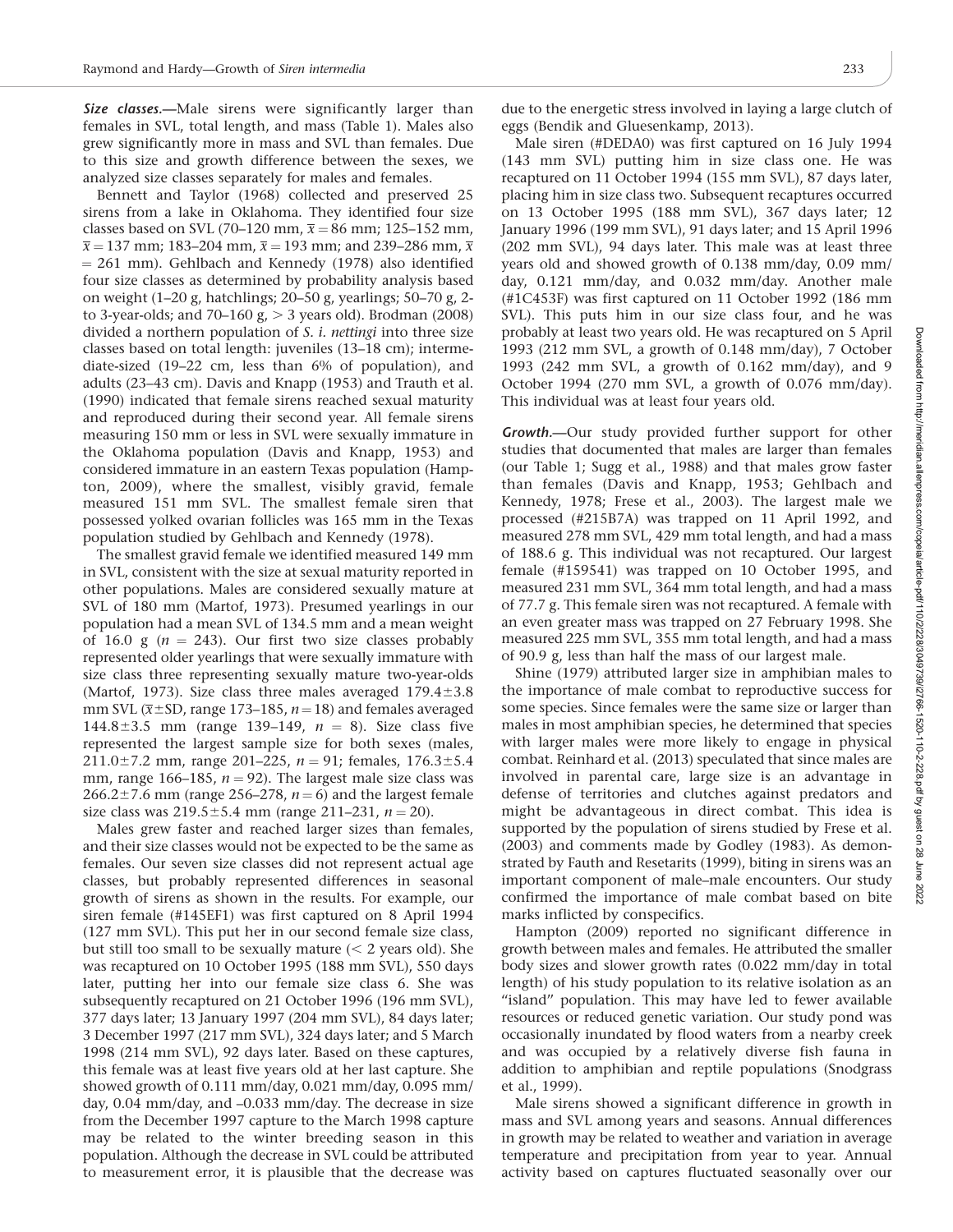

Fig. 4. Number of Siren intermedia captured per season and year over the five years of the study that sampled all four seasons.

study (Fig. 4). A comparison of captures per trap day, defined as one minnow trap set in the pond for a 24 h period, showed no obvious relationship to precipitation, mean temperature, minimum temperature, and mean minimum temperature. Other studies also found no significant correlation between captures and monthly average temperature or precipitation (Frese et al., 2003; Hampton, 2009). Gehlbach and Kennedy (1978) determined that the size of their catch was positively related to extremes of water temperature and was determined primarily by the variation in minimal temperature. They estimated that 71% of the variation in the size of the catch was determined by variation in thermal extremes. Hampton (2009) reported that the activity of his study population was significantly correlated with water temperature. Brodman (2008) suggested that siren populations fluctuated with the abundance of crayfishes and fishes.

The greatest growth that occurred in male sirens appeared to occur in spring, after breeding was completed. Measurements of growth in both mass and SVL were significantly higher by the summer, suggesting that foraging increased after breeding and before the decline in activity seen in the summer (Raymond, 1991). Males showed a small increase in growth in mass in winter and the smallest increase in growth in SVL in winter compared to other seasons. Although males were more active in the autumn and winter based on activity (Raymond, 1991), the greatest increase in growth occurred in the spring as documented by measurements made in the summer. This suggested that males spend more of their time occupied with establishing territories, courtship, and reproduction in the autumn and winter and do not spend as much time foraging until spring, after reproduction has occurred.

Female sirens also showed a significant difference in growth in both mass and SVL among years and seasons. Although differences among the years were minimal, the same trend of greater increases in growth in both mass and SVL recorded in the summer provided further evidence that most growth occurred in spring, after the breeding season for this population. The greater energy expenditure associated with production of ova (Duellman and Trueb, 1986) and loss of mass in females due to egg laying may also account for the smaller increase in size seen in females compared to males. Noble and Marshall (1932) reported two lots of siren eggs that contained 555 eggs and 260 eggs. They dissected a female in February 1931 that contained 299 eggs. Gehlbach

and Kennedy (1978) noted that three trapped female sirens laid 151, 190, and 226 eggs in field containers in late February and early March in Texas. Trauth et al. (1990) reported an average clutch size of 851.37 eggs (98–1506,  $n =$ 8) in sirens in Arkansas. Godley (1983) found two clutches of S. intermedia in Florida that contained 206 and 381 eggs. These clutch sizes represent a considerable mass lost by reproductive females.

Analysis of growth in female sirens on a seasonal basis showed a negative growth in mass in the winter and the smallest growth of the four seasons in SVL in winter (Table 2). Combining the data for males and females showed the same basic trends. Gravid females that oviposited their eggs would be expected to be smaller in mass, and possibly SVL (Bendik and Gluesenkamp, 2013), immediately following reproduction. An analysis of 14 recaptured female sirens that we captured in winter and spring of the same year demonstrated that females lost body size in both mass and SVL during the winter. We attributed this loss to the energy investment adult females required during egg laying.

The average growth in SVL for all sirens ( $n = 307$ ) in our population was 0.086 mm/day. Males in our population grew 0.114±0.017 mm/day ( $\bar{x}$ ±95% CI, n = 111). Females grew 0.030±0.010 mm/day ( $\bar{x}$ ±95% CI, n = 156). Individuals that could not be sexed grew  $0.108\pm0.020$  mm/day ( $\overline{x}$ ±95% CI, *n*  $=$  49). This is within the range of variation reported by others (Hampton, 2009, 0.0005–0.113,  $\bar{x} = 0.018$ ; Sawyer and Trauth, 2011, < 200 mm SVL = -1.00-1.40,  $\bar{x}$  = 0.055, n =  $10$ ;  $>$  200 mm SVL = -5.33-6.00,  $\bar{x}$  = 0.005, n = 6), although our mean was larger. Frese et al. (2003) reported a mean growth in total length of 0.06 mm per day. Based on our analyses, males grew significantly more than females and combining growth of the sexes confounded this difference.

The average growth in mass for all sirens ( $n = 307$ ) in our population was 0.072 g/day. Males in our population grew 0.096 $\pm$ 0.016 g/day ( $\bar{x}$  $\pm$ 95% CI,  $n = 111$ ). Females grew 0.061 $\pm$ 0.010 g/day ( $\overline{x}$ ±95% CI, n = 156). Individuals that could not be sexed grew 0.049 $\pm$ 0.016 g/day ( $\overline{x}$  $\pm$ 95% CI, n = 40). As with SVL, males grew significantly more in mass than females and combining the sexes muddled the analysis of growth. Sawyer and Trauth (2011) reported a mean growth in mass of  $-0.203$  g/day for S. intermedia  $<$  200 mm SVL (n = 10) and 0.371 g/day for sirens  $> 200$  mm SVL ( $n = 6$ ). Although they reported no significant difference in growth between small and large sirens, they compared sirens  $<$  200 mm to  $sirens > 200$  mm. In our study, most of the growth of sirens occurred before they reached sexual maturity at an average of 150 mm for females and 180 mm for males (Martof, 1973). Neill (1949) collected 30 sirens on 18 May 1948 that had an average total length of 55 mm. He collected 46 individuals from the same pond on 18 July 1948, 61 days later, that had an average total length of 95 mm. This represented an average growth of 0.66 mm per day.

The smallest individuals we collected by dip netting had a mean SVL of 21.4 mm. Assuming an incubation period of 1.5–2.5 months (Petranka, 1998) and a hatching size of 11.5– 11.6 mm in total length (Godley, 1983), these individuals probably came from eggs laid in February.

SVL was strongly correlated with mass in our study population. However, growth in both mass and SVL was weakly correlated to beginning SVL. The relationship was stronger for growth in SVL, providing more evidence that small, presumably younger, sirens grew faster than larger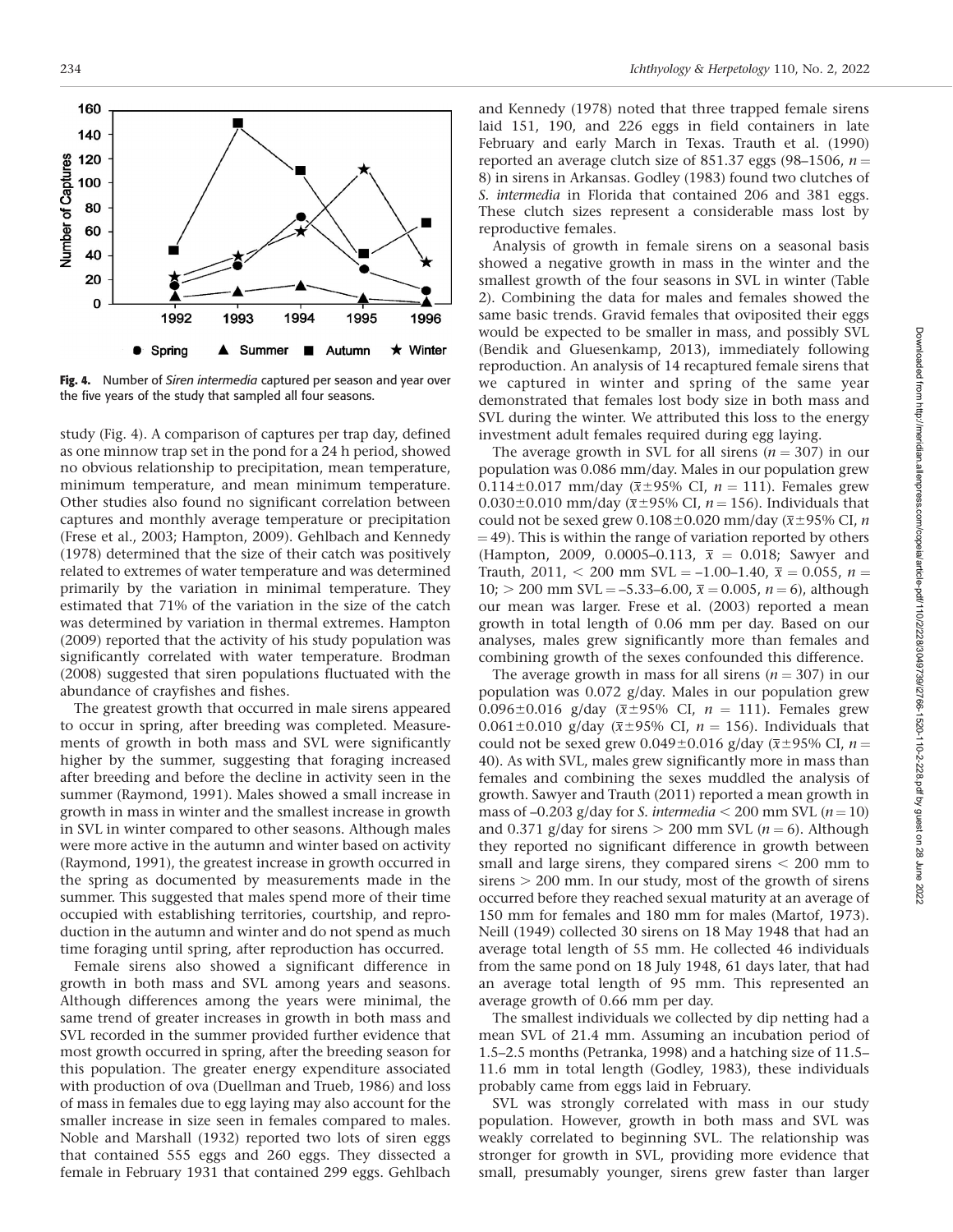sirens. However, this general trend of decreased growth as a siren increased in size was confused by seasonal differences in growth.

Juveniles collected in this population shortly after hatching showed a minimum increase of 113.8 mm in SVL (size class  $1-\overline{x}$  SVL of juveniles) in males and 83 mm SVL in females as yearlings for this population. Dividing this increase in size by 365 days gave a conservative increase of 31% for males and 23% for females during their first year of growth.

We tested all the factors (sex, year, and season) influencing growth to determine whether any significant interactions contributed to our results. In terms of mass, all three factors showed significant differences in growth, but no combination of factors interacted in any significant way (Table 3, Fig. 2). When all three factors were tested for their influence on growth in SVL, besides each factor showing significant differences independently, the interaction of sex and season was significantly different (Table 4, Fig. 3). This finding supported the idea that ova are energetically more costly to produce than sperm (Duellman and Trueb, 1986) and that males grew larger because male rivalry takes the form of physical combat (Shine, 1979). As a result, females were smaller than males and grew at a slower rate.

Our study provided evidence for the effect of season on growth in sirens. More long-term studies of growth are needed to compare metapopulations throughout the species' range. Controlled studies focusing on the effect of other biotic and abiotic factors influencing growth and population trends in sirens are also needed to better understand the ecology of this species.

In conclusion, S. intermedia in northwestern Louisiana apparently bred in the winter and were most active in the autumn and winter. Biting occurred primarily in winter and was a component of male–male agonistic behavior and male– female courtship behavior. Male sirens grew faster and reached larger sizes than females. The larger size and increased growth in males were attributed to the greater energy investment of females in egg laying and the subsequent energy investment needed to recover lost body mass. The larger size in males was due to the importance of male combat as a component of reproductive activity in the species. Sirens showed the greatest increase in growth in spring, after establishing territories, courtship, and reproduction occurred. Although siren activity was greater in the autumn and winter, the energy investment required for courtship and breeding impacted increases in size. Increased foraging during the spring was expected if sirens were involved in preparation for courtship and actual courtship during the autumn and winter and did most of their foraging after the breeding season. Siren activity decreased dramatically in the summer due to high water temperatures and drying of water bodies (Hampton, 2009). Smaller sirens grew at a faster rate than larger sirens. In all cases, males, females, and males and females combined, a positive correlation between smaller size and greater growth in both SVL and mass occurred.

#### DATA ACCESSIBILITY

Unless an alternative copyright or statement noting that a figure is reprinted from a previous source is noted in a figure caption, the published images and illustrations in this article are licensed by the American Society of Ichthyologists and Herpetologists for use if the use includes a citation to the original source (American Society of Ichthyologists and Herpetologists, the DOI of the Ichthyology & Herpetology article, and any individual image credits listed in the figure caption) in accordance with the Creative Commons Attribution CC BY License.

#### ACKNOWLEDGMENTS

Several students and others provided field assistance at various times during parts of this project. We thank Jonathan Danese, Jason Campbell, Joe Dewil, Stuart Fossey, Kristina Hardwick, Michael Matthews, and Ben Raymond for their help checking traps. We extend special thanks to Joydeep Bhattacharjee for running multivariate analysis of our growth data using R. The Caddo Parish Commission is commended for providing a natural area for the citizens of Caddo Parish to enjoy and for allowing us to conduct research on the site. The series of juvenile sirens were taken under Louisiana Department of Wildlife and Fisheries Scientific Collecting Permit Number LNHP-05-029 (LRR). Research methods complied with current IACUC protocols (LSUS 199201).

## LITERATURE CITED

- Bendik, N. F., and A. G. Gluesenkamp. 2013. Body length shrinkage in an endangered amphibian is associated with drought. Journal of Zoology 290:35–41.
- Bennett, C., and R. J. Taylor. 1968. Notes on the lesser siren, Siren intermedia (Urodela). The Southwestern Naturalist 13: 455–457.
- Boundy, J., and J. L. Carr. 2017. Amphibians & Reptiles of Louisiana. An Identification and Reference Guide. Louisiana State University Press, Baton Rouge, Louisiana.
- Brodman, R. 2008. Ecology and natural history observations of the salamander, Siren intermedia nettingi (Western Lesser Siren), in northern Indiana. Herpetological Review 39:414– 419.
- Cassie, R. M. 1954. Some uses of probability paper in the analysis of size frequency distributions. Australian Journal of Marine and Freshwater Research 5:513–522.
- Davis, W. B., and F. T. Knapp. 1953. Notes on the salamander Siren intermedia. Copeia 1953:119–121.
- Duellman, W. E., and L. Trueb. 1986. Biology of Amphibians. McGraw-Hill Book Company, New York.
- Dundee, H. A., and D. A. Rossman. 1989. The Amphibians and Reptiles of Louisiana. Louisiana State University Press, Baton Rouge, Louisiana.
- Fauth, J. E., and W. J. Resetarits, Jr. 1999. Biting in the salamander Siren intermedia intermedia: courtship component or agonistic behavior? Journal of Herpetology 33:493– 496.
- Frese, P. W., A. Mathis, and R. Wilkinson. 2003. Population characteristics, growth, and spatial activity of Siren intermedia in an intensively managed wetland. The Southwestern Naturalist 48:534–542.
- Gehlbach, F. R., and S. E. Kennedy. 1978. Population ecology of a highly productive aquatic salamander (Siren intermedia). The Southwestern Naturalist 23:423–430.
- Godley, J. S. 1983. Observations on the courtship, nests and young of Siren intermedia in southern Florida. The American Midland Naturalist 110:215–219.